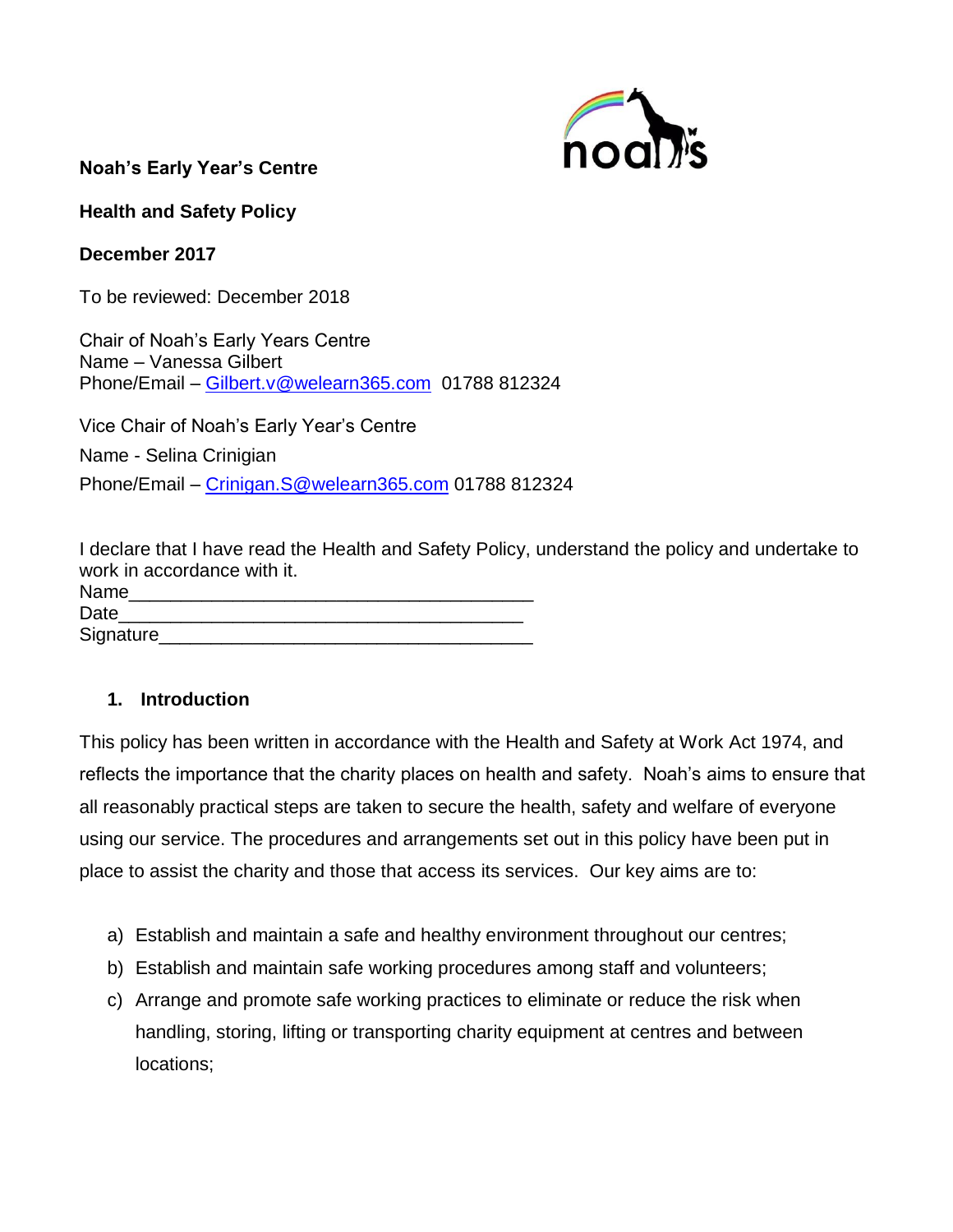- d) Ensure there is sufficient information, instruction and supervision to enable all people: staff; volunteers; and service users, to avoid hazards and to contribute positively to their own health and safety (including opportunities for appropriate training);
- e) Maintain a safe and healthy place of work, with safe access to and from our centres;
- f) Formulate procedures to be used if there is a fire or other emergency services are required to attend our centres, including an evacuation plan;
- g) Set out procedures to be used if there is an accident, so the system records and reports any potential hazards or occurrences that have happened or were near misses;
- h) Provide and maintain adequate welfare facilities; and,
- i) Recognise that our employees have the right to trade union representation and involvement.

## **Review and Management of the Policy**

A copy of this policy will be kept in the Noah's health and safety file, which is stored in the Noah Centre (Brooke). This policy will be reviewed annually. Any personal or confidential material relating to health and safety will be stored securely by the Chair of Trustees (Vanessa Gilbert).

# **1. Responsibilities of the Trustees**

The Chair of the Trustees will be the lead on this policy and it will be the responsibilities of the trustees to ensure that regular updates regarding health and safety matters are reported and reviewed every three months. They will ensure that:

- a) Noah's centres are implementing this policy and following health and safety legislation;
- b) Ensuring that adequate resources and a contingency budget are made available to cater for the needs of safety, health and welfare;
- c) Recording and reporting systems are in place and being followed;
- d) Any training needs of staff/trustees are addressed;
- e) Ensure that safety standards for purchased goods and equipment are met;
- f) Ensure that job descriptions of Noah's new staff include general and specific responsibilities relating to health and safety;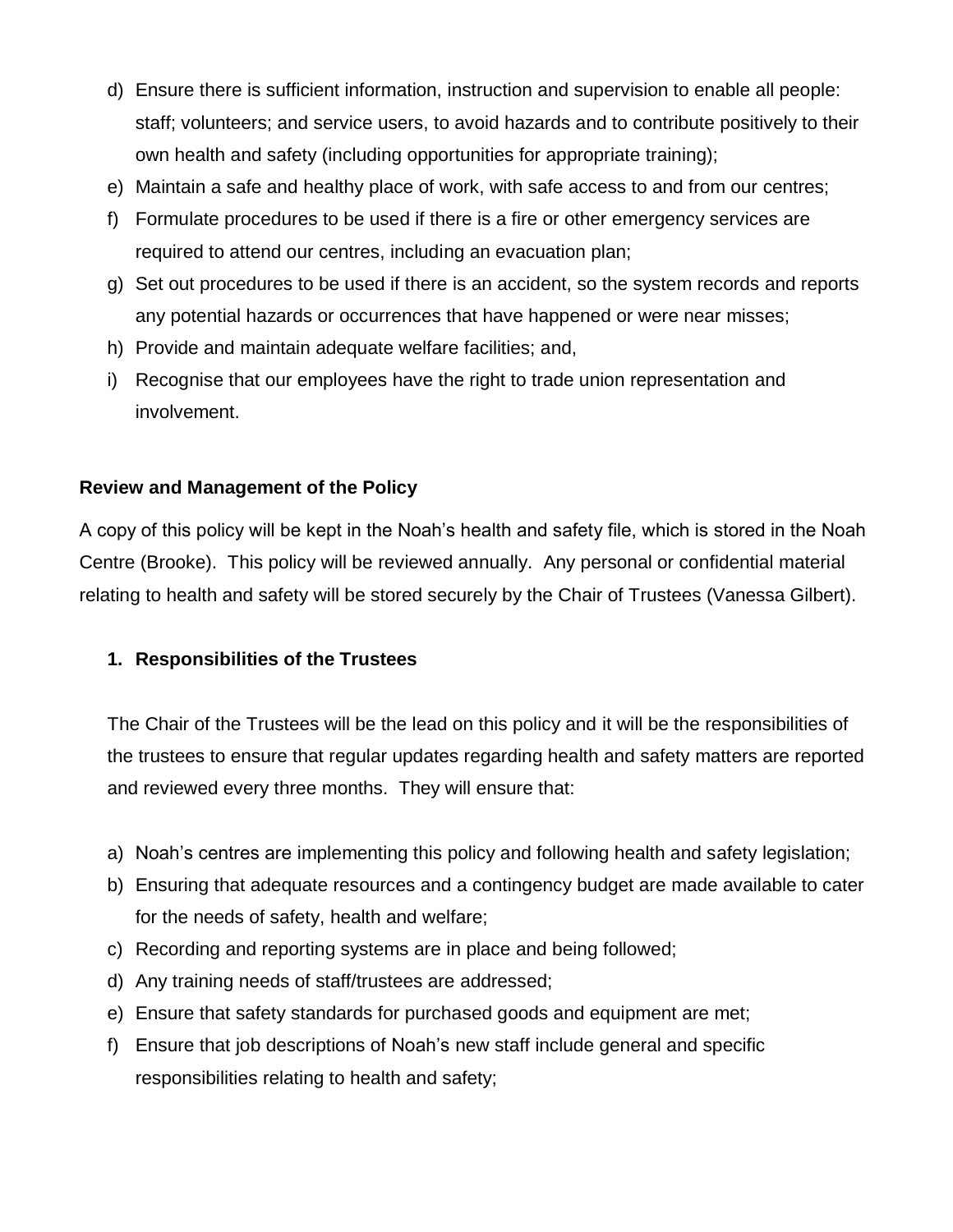- g) Ensure that procedures exist for checking that items offered for sale by Noah's are safe; and,
- h) Check that volunteers are adequately briefed on health and safety matters and know how to report concerns.

# **2. Responsibilities of Noah's staff**

- a) To follow the aims and objectives of this policy and recognise their duties whilst working for Noah's;
- b) To take reasonable care for the health and safety of herself/himself and of any other persons who may be affected by her/his acts or omissions whilst working;
- c) To comply with directions taken from the trustees and to follow instructions that they are required by law to undertake, including co-operating with appointed safety representatives or enforcement officers as required;
- d) Observe standards of dress consistent with safety and/or hygiene;
- e) Keep good standards of hygiene and cleanliness;
- f) Know and apply the emergency procedures in respect of fire, bomb scare and first aid;
- g) Not willfully misuse, neglect or interfere with things provided for his/her own safety and/or the safety of others;
- h) Report any hazard or malfunction in accordance with Noah's procedures;
- i) Conduct themselves in an orderly manner and refrain from any form of inappropriate behaviour;
- j) Use the provided safety equipment and/or protective clothing;
- k) Check toys and equipment used within the Noah's sessions are safe and maintained, disposing of any broken or unsafe material and/or reporting any defect that requires external intervention;
- l) Attending training courses to further the needs of health and safety as required; and,
- m) Report all accidents, assaults and "near misses" in accordance with the school procedures whether injury is sustained or not.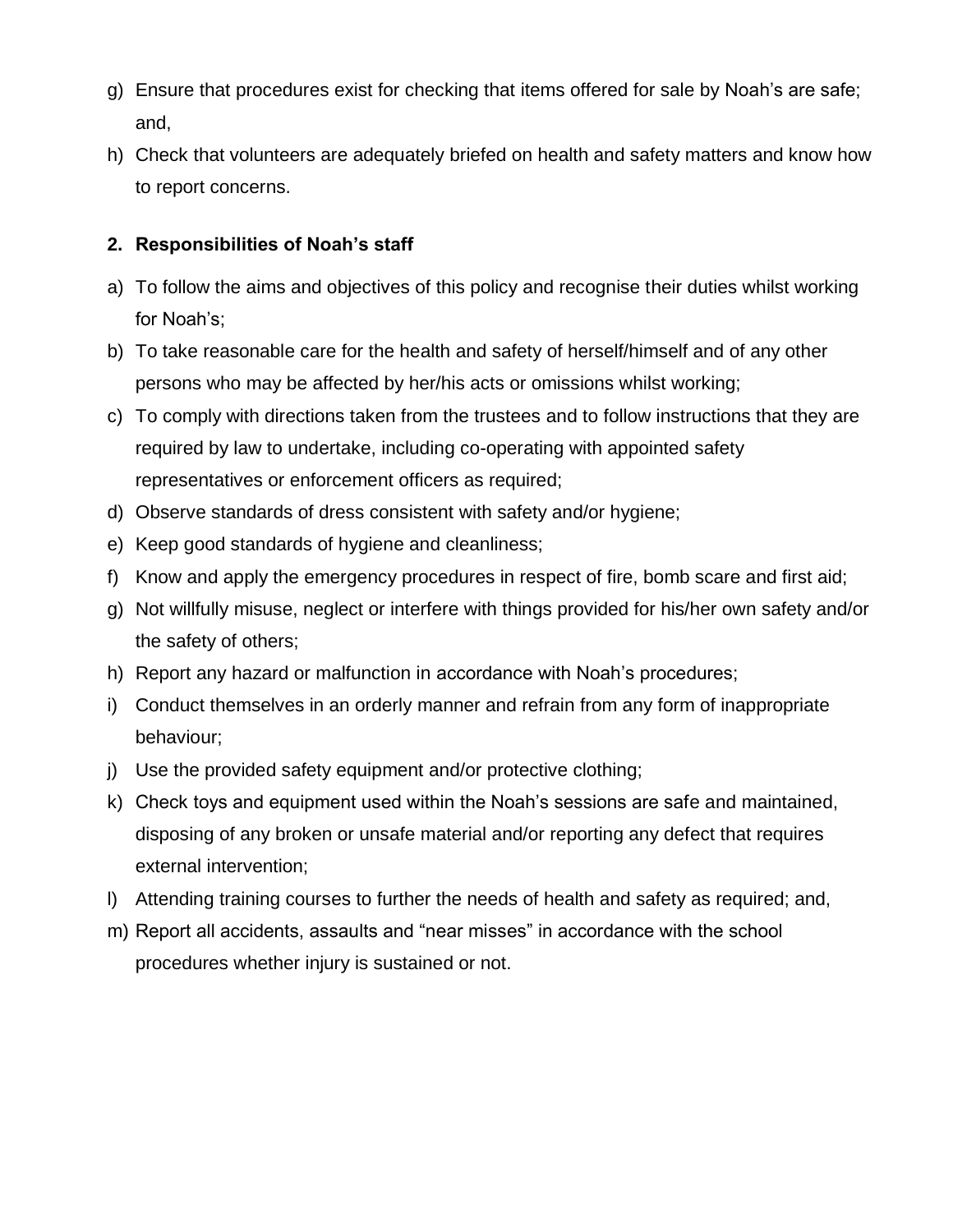## **3. Responsibilities of Lead Health and Safety Coordinator**

Under the direction of the trustees, the lead coordinator is responsible for the detailed adoption of this policy and they shall:

- (a) Be directly responsible to the Chair of the trustees for the implementation of existing policies and safety measures, regulations and procedures within that department/area of work. They should follow the advice or instructions given by external agencies and the Chair, including the relevant parts of this statement.
- (b) Ensure that all persons reporting to them know, accept and discharge their responsibilities under Noah's Health and Safety policy.
- (c) Ensure that the areas for which they are responsible are maintained to high standards, carry out a regular safety inspection of the areas and activities for which they are responsible and, where necessary submit a report to the Chair/other named person.
- (d) Ensure that they draw the attention of the Chair of trustees to any breach of statutory regulations or procedures which cannot be dealt with.
- (e) Ensure that they report and investigate all accidents, assaults and near misses occurring within their areas of work.
- (f) Ensure that they make available in a safe condition all necessary plant, tools and equipment.
- (g) Ensure they maintain safe access to and from their places of work.
- (h) Ensure the necessary protective clothing or equipment is issued and used in their areas.
- (i) Ensure that so far as is reasonably practicable, no plant, equipment or process under their control pollutes the atmosphere.
- (j) Where necessary seek the appropriate Health and Safety advice.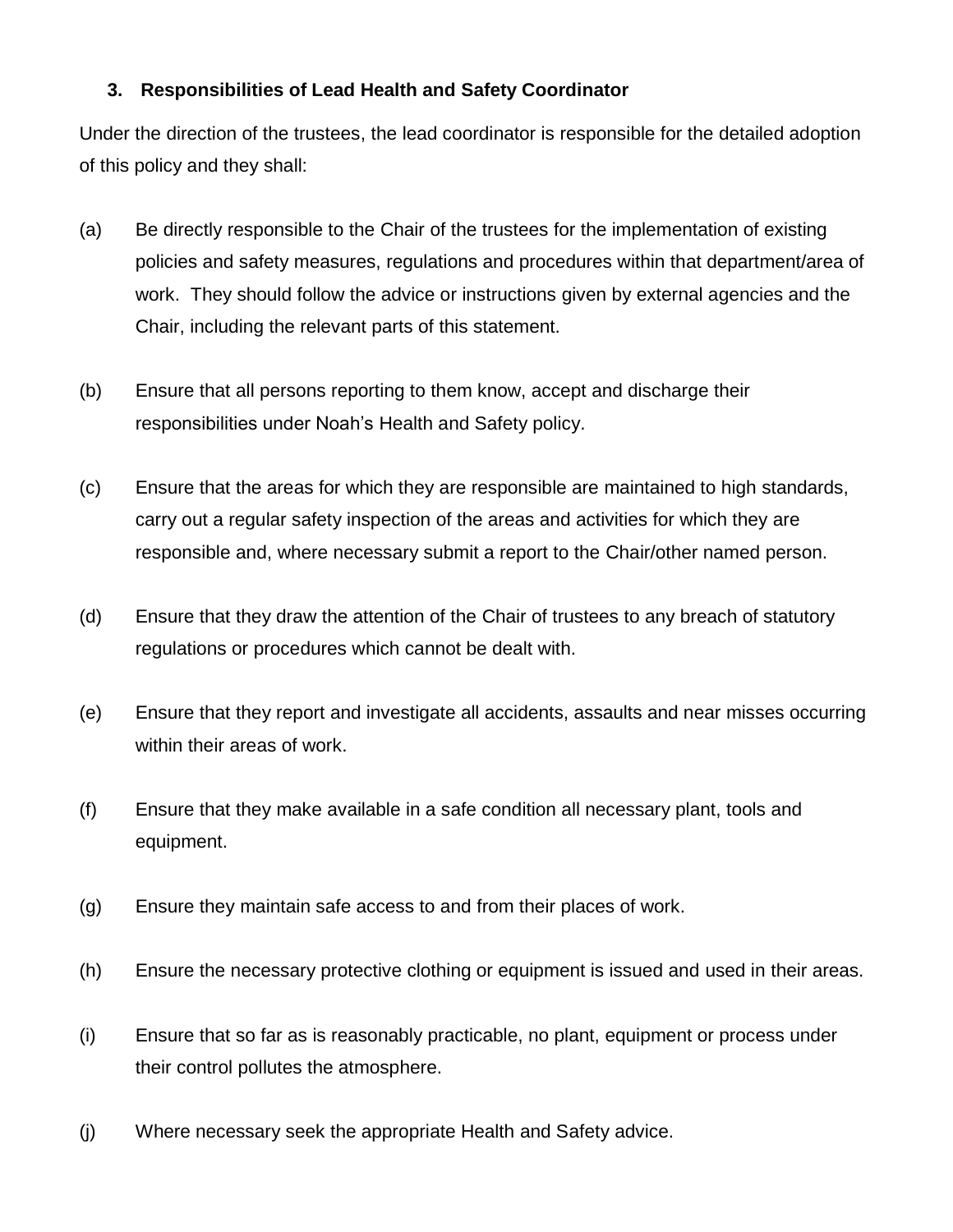- (k) Establish and maintain safe working procedures including arranging to ensure, as far as is reasonably practicable, the safety and absence of risks when using, handling, storing and transporting articles and substances, (e.g. chemicals, boiling water, duplicating fluid, guillotines).
- (l) Resolve, promptly, any health and safety problem referred to them by a member of staff or child and refer any of these problems, for which they cannot achieve a satisfactory solution within their resources, to the Chair.
- (m) Ensure, as far as is reasonably practicable, they provide sufficient information, instruction, training and supervision to enable other employees and children to avoid hazards and contribute positively to their own safety and health.
- (n) Recommend to the Chair safety procedures, practices and equipment and additions or improvements to plant, tools, equipment or machinery which are dangerous or potentially so.
- (o) Ensure that all donated equipment is safe for use, if necessary seeking specialist advice.
- (p) Ensure that relevant risk assessments are performed, the results recorded and any necessary action taken.

#### **4. Responsibilities of visitors/volunteers/hirers**

Regular visitors and other users of the premises will be required to observe the safety rules of Noah's Early Years Centre's. Staff will ensure that visitors are informed of health and safety matters which may affect them during their visit.

The Chair of trustees will arrange for volunteers and students on work experience to be informed of health and safety matters and fire procedures.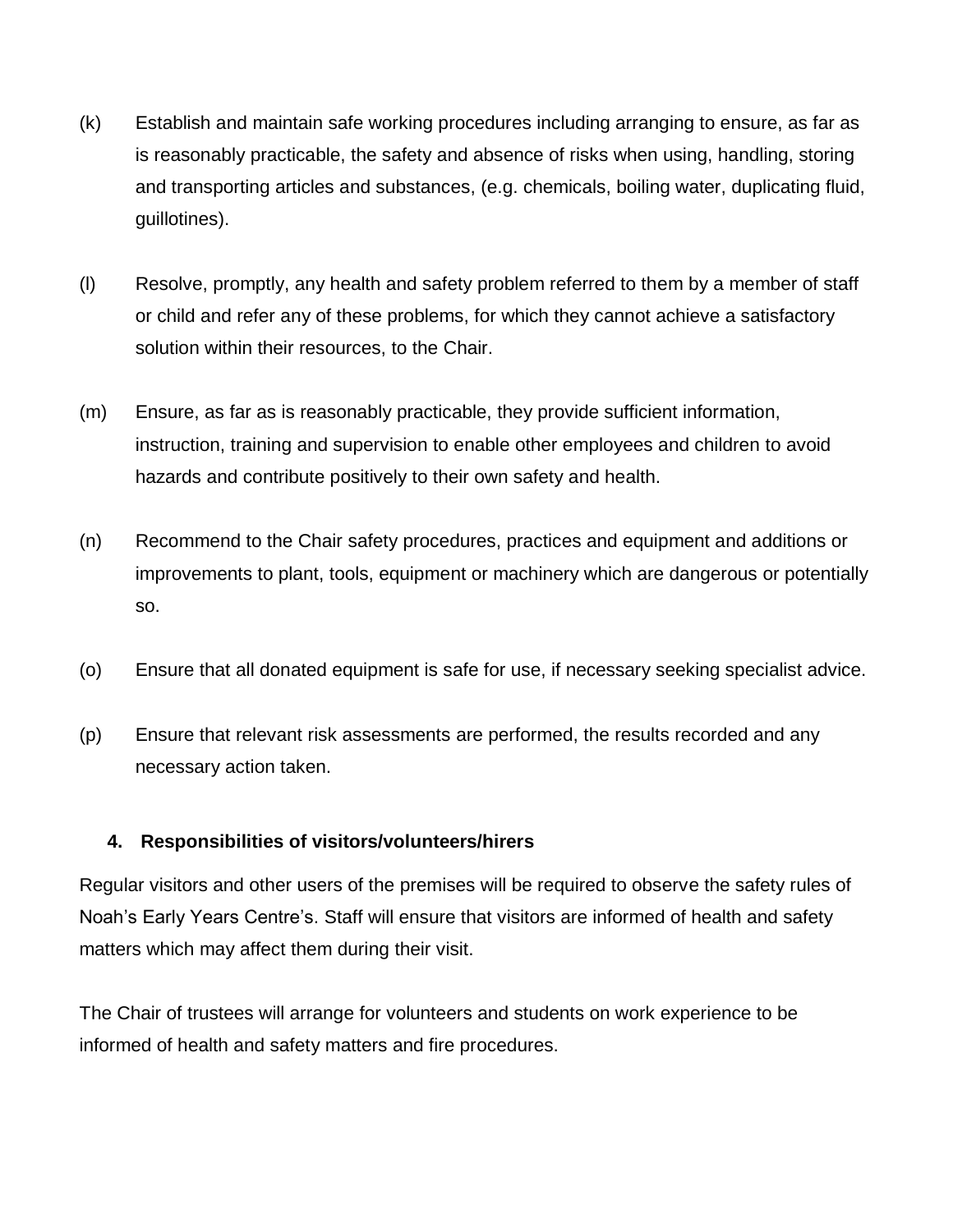Groups of people who regularly hire the Noah's premises will be made aware of safety arrangements and they will be issued with the following documents:

• Noah's business hire requirements and procedures.

#### **5. Safety**

Health and safety issues are discussed by the trustees. There is a named trustee for Health and Safety who liaises with the lead coordinator and the Chair on health and safety matters.

## **5.1 Accident reporting and monitoring procedures**

All serious accidents that occur on the site should be recorded on Noah's accident form and the details forwarded immediately or as soon as is possible following the instructions on the critical incident form. All minor accidents should be recorded in the minor accident book / safeguards system. Where necessary, parents / guardians or other persons should be notified of the accident.

If the Accident is serious the Chair of trustees should be made aware and immediate action taken to ensure the location of the accident is still safe to use. Necessary action should be taken, and where possible details recorded for an Accident Investigation. If members of the public are involved names and addresses should be taken (including any witnesses).

## **5.2 First Aid**

A member of the Noah's team will have a current paediatric first aid certificate to enable emergency first aid assistance in the first instance. Additional first aid cover or assistance can be called upon. Noah's named first aider is Heather Storey. A first aid kit is available for use at all Noah's Early Years Centre's and is locked away in the medical cabinet in Noah's room (Brooke). Staff will check and replenish stocks as required.

## **5.3. Smoking**

Noah's Early Years Centre's are no smoking sites.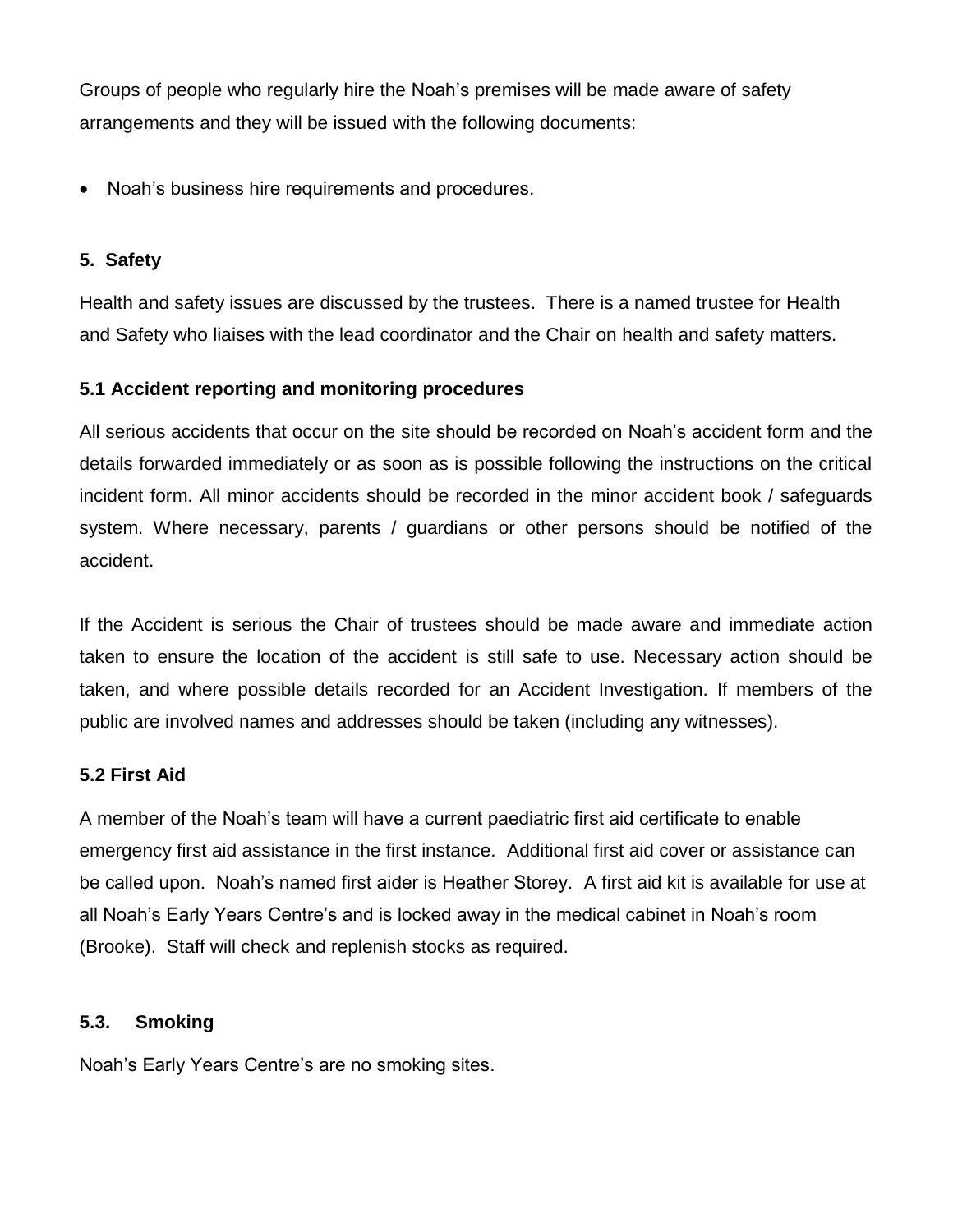#### **5.4 Stress/welfare of staff**

The trustees are aware of their responsibilities in encouraging staff to report welfare and stress related problems. In the first case the employee must refer to their direct line manager. In case of exceptional circumstances of confidentiality the Chair of trustees is the first port of call. In the first case management will suggest reasonable adjustments to support the member of staff. A referral to occupational health for further support and guidance can also be used. The expectation is that all expectant mothers will inform the Chair of trustees at the earliest possible time into the pregnancy.

#### **5.5 Fire evacuation**

Fire exits and evacuations plans are displayed on the window of the Noah's room (Brooke) and are displayed in all Noah's Early Years Centre's. This shows the nearest emergency exit, evacuation route and assembly point. Noah's staff will escort visitors/children to assembly points and be responsible for taking a register and notifying the site manager if any members of staff or visitors are unaccounted for. All Noah's Early Years Centre's have fire alarms and fire extinguishers available, but only trained staff can use the fire extinguishers.

#### **5.6Electrical work and equipment**

Noah's policy is that any electrical equipment used must meet safety regulations and be in date. Any faulty electrical equipment must not be used and reported immediately.

## **5.7 C.O.S.H.H (Control of substances hazardous to health)**

Any hazardous substances must be recorded as being in use and be kept locked away. Any accidents or spillages must be cleaned up immediately. Any accidents or near misses must be reported through the accident form.

#### **5.8 Risk Assessments**

Risk assessments are kept in a folder in Noah's room (Brooke School). Staff and volunteers have to be made aware and sign risk assessments before starting work so they are aware of the potential risks. The trustees are responsible for ensuring that the risk assessments are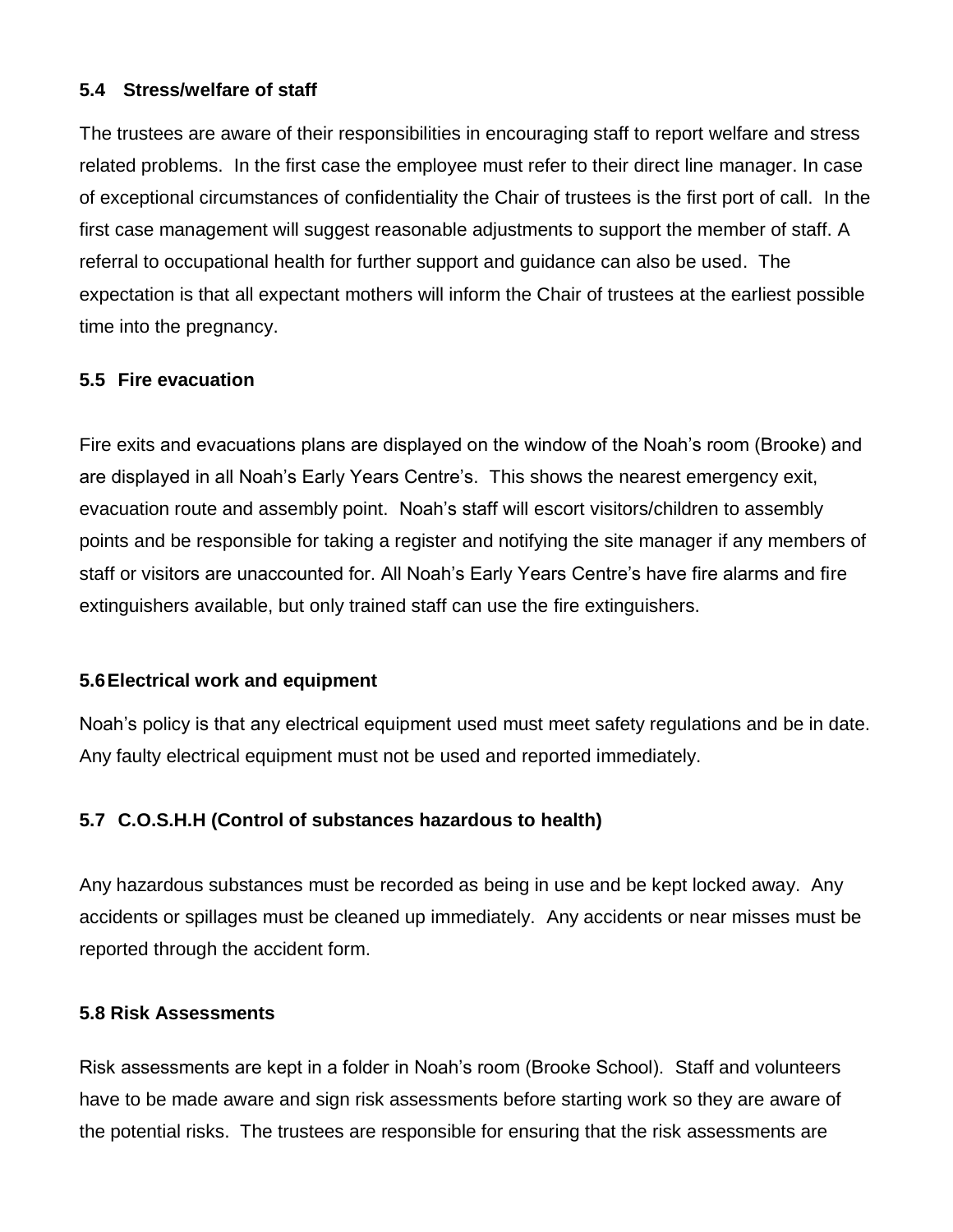adhered to and reviewed annually. All risk assessments must be signed off my the Chair of Trustees and trustees receive at least an electronic copy.

All expectant mothers are given the appropriate leaflet and work directly with their senior manager to complete the risk assessment. A copy of this is placed on the member of staff's personal file and is also given to the expectant mother.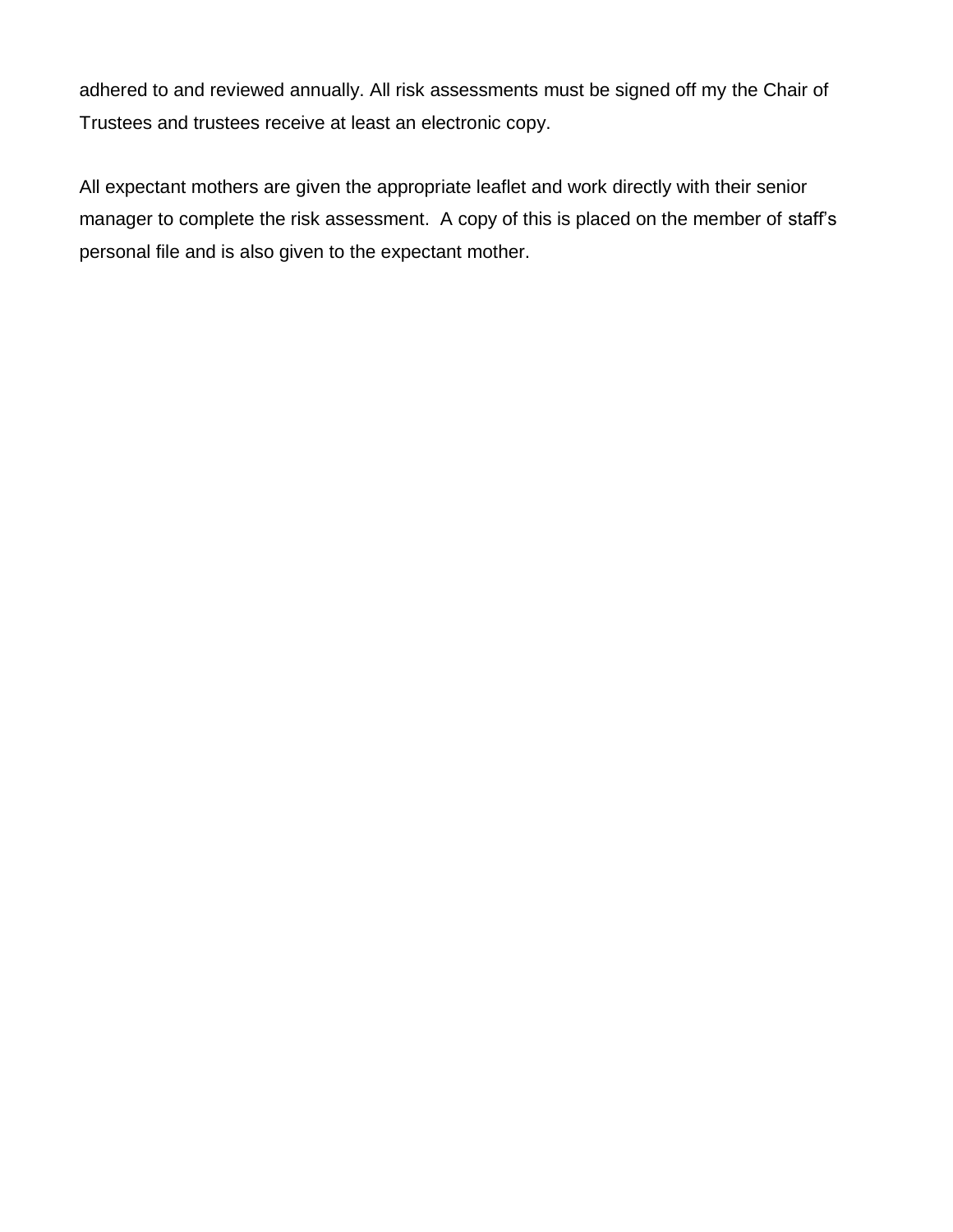# **Appendix 1**

# **NOAHS HEALTH AND SAFETY DEFECT REPORT FORM NO...............**

| TYPE OF DEFECT                                       |                                    | EQUIPMENT $\Box$ |                    | PREMISES $\Box$       |                   |  |  |
|------------------------------------------------------|------------------------------------|------------------|--------------------|-----------------------|-------------------|--|--|
| <b>PROBABLE</b><br><b>CAUSE</b>                      | 1. VANDALISM   2. BREAK-<br>$\Box$ | IN $\square$     | 3. FAULT<br>$\Box$ | 4.WEAR&TEAR<br>$\Box$ | 5.OTHER<br>$\Box$ |  |  |
| DEGREE OF URGENCY                                    |                                    | $1.***$ $\Box$   | $2.*^*$            | $3.*\Box$             |                   |  |  |
| <b>ITEM INVOLVED:</b>                                |                                    |                  |                    |                       |                   |  |  |
| DEFECT:                                              |                                    |                  |                    |                       |                   |  |  |
| PERSON REPORTING DEFECT:                             |                                    |                  |                    |                       |                   |  |  |
| DATE DEFECT REPORTED:                                |                                    |                  |                    |                       |                   |  |  |
| <b>ACTION TAKEN:</b>                                 |                                    |                  |                    |                       |                   |  |  |
| PERSON TAKING ACTION:                                |                                    |                  |                    |                       |                   |  |  |
| <b>DATE</b>                                          |                                    |                  |                    |                       |                   |  |  |
| DATE DEFECT CORRECTED/EQUIPMENT TAKEN BACK INTO USE: |                                    |                  |                    |                       |                   |  |  |
| <b>COMMENTS</b>                                      |                                    |                  |                    |                       |                   |  |  |
|                                                      |                                    |                  |                    |                       |                   |  |  |